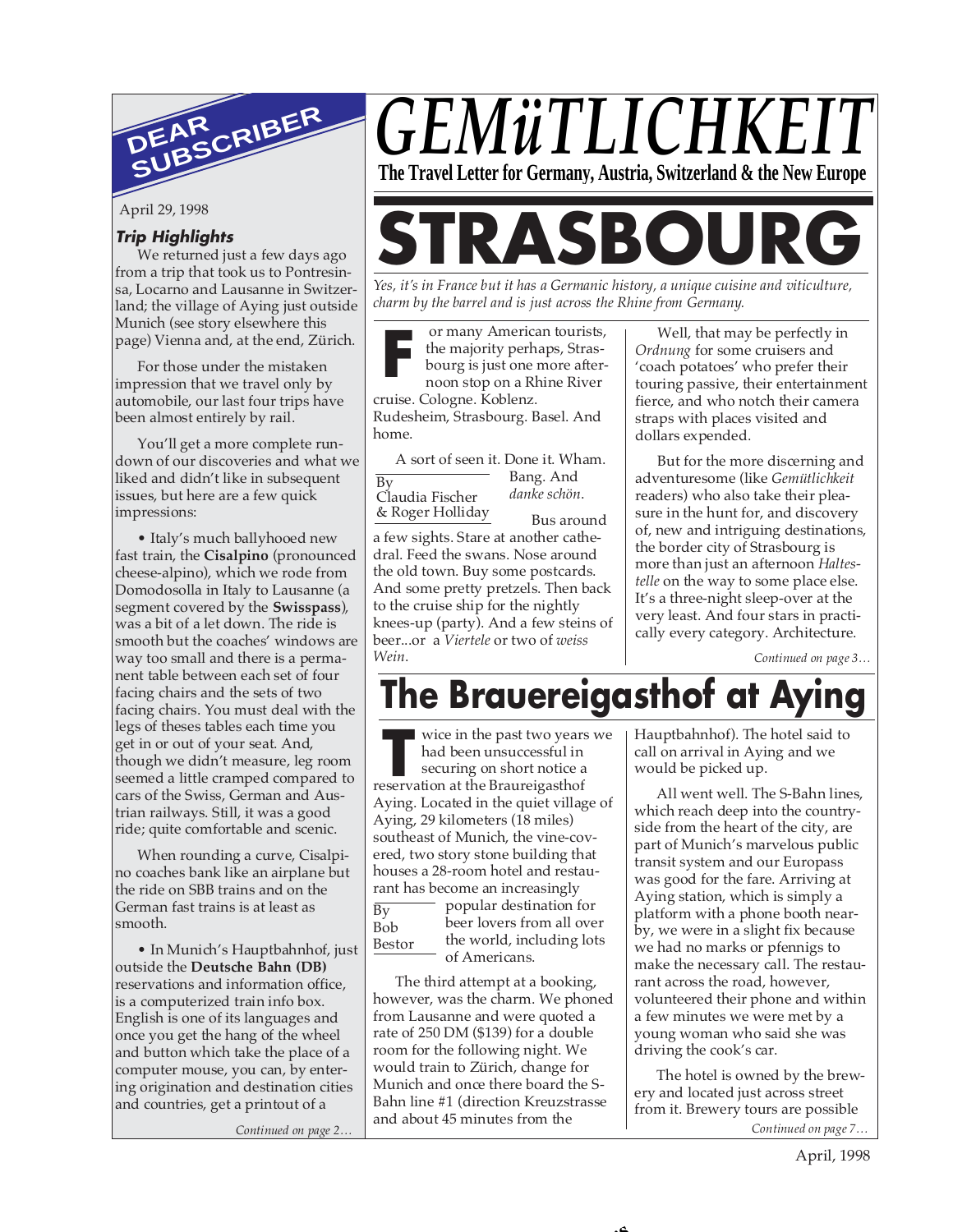# *DEAR SUBSCRIBER Continued from page 1*

desired itinerary. Very handy.

Arriving at the station about 11am via the Munich S-Bahn from Aying, we had no idea when the next train was to Vienna. This little machine, however, quickly outlined an itinerary. The next train to Salzburg was in about 25 minutes and there, after a 15-minute stopover, we could catch a train to Vienna.

• Swiss trains are tremendous but I must say I like the practice onboard German trains of distributing little leaflets which detail the route and stops along the way. Also welcome are the notes on connections and other info such as services available on that train.

• The new thing now in swank hotels is no check-in counter. We first saw this a few years ago at **Albergo Giardino** in Ascona. You sit in comfortable chairs at a desk and are poured a glass of champagne or a juice or mineral water while filling out the paperwork.

• Though you'll hear more in later issues, here are a few recommendations from our just-completed trip:

✓ *For an inexpensive, exotic evening try* **Beograd** *(Mühlgasse 15/ Schikanederg 7, tel. +43/1/587-4444), an atmospheric Vienna restaurant featuring Balkan food and Gypsy/ Viennese music. It's the best place we've found since the* Cafe Budva *closed a few years ago. Reserve a table*

*for 8pm and expect to pay less than \$20 per person.*

✓ *The* **Hotel Arlette** *(Stampfenbachstrasse 26, CH-8001 Zürich, tel. +41/01/252 0032, fax 252 0923) is a good value near the Zürich railway station. Double rooms on weekends are a reasonable-for-Zürich 175 Sfr. (\$117).*

✓ *A top value/top hotel in Pontresina is the former* **Atlas** *now reborn as the* **Hotel Saratz** *(CH-7504 Pontresina, tel. +41/081/939 4000, fax 839 4040). Great food, too. Doubles from about \$125 to \$225.*

✓ **Villa Pauliska** *(Via Orselina 6, CH-6600 Locarno-Muralto, tel. +41/ 091/743 0541) offers more quality and charm for the money than anything else we saw in Locarno. Clean, airy double rooms with wonderful high windows and ceilings and good bathrooms go for from 130 to 150 Sfr. (\$87- \$100). Outstanding restaurant, too, with creative, five-course, fixed-price menus at about \$35. One drawback; no breakfast, only coffee. It isn't that breakfast isn't included, it's simply not offered.*

• Europeans must prefer rough, not-very-absorbent toilet paper and bathroom tissues. Even at the best hotels, such as the great **Beau Rivage Palace** in Lausanne, these items are a very fine grade of sandpaper.

• While we're at it, I might just as well have a say on showers. Whether there is scientific evidence on the subject, I don't know, but empirically I know one gets cleaner, faster and uses less water than in a bath. However, in the countries we cover, rooms with showers are considered less desirable than those with just a tub. Hotel operators say most Europeans prefer a tub, Japanese guests *must* have a tub and Brits simply won't rent a room without one. With five-star joints you usually get both but most of the time, most of us shower lovers have to make do with a tub with a hand-held sprayer. The trick is to get the majority of the water on you and not on the bathroom's walls, floors, ceilings and mirrors. In this, I have had but limited success.

• And, finally, a domestic airline tale. Thursday, April 9: a 45-minute morning rain squall near the San Francisco Airport brings **United Airlines'** San Francisco to Los Angeles shuttle service almost to a halt. Flight delays are as long as five hours; the terminal is jammed to overflowing; temperatures are at sauna levels; most of the trickle of information supplied by United ground personnel turns out to be wrong. An 11:30am flight that should have gotten us to L.A. in plenty of time for our 3pm Swissair flight is first announced as delayed 30 minutes, then 45 minutes, then two hours, then there is a 'mechanical' and so on. We stand in three standby lines for nearly three hours and finally wind up on a flight — not the one we booked — that gets us to L.A. at 4pm. We are lucky. Our Swissiar flight has been delayed for 90 minutes and we make it just as the door is being closed. A little tip: **Southwest** does it way, way better.M

| <b>GEMÜTLICHKEIT</b><br><b>Vol. 12, No. 4</b>                                                                                                                                                                                                                                                                                                                                                                          |                                                                                                                                                                                                                               | <b>HOTEL RESTAURANT RATING KEY</b>                                                                                                                                                         |                                                             |                                                                         |                         |
|------------------------------------------------------------------------------------------------------------------------------------------------------------------------------------------------------------------------------------------------------------------------------------------------------------------------------------------------------------------------------------------------------------------------|-------------------------------------------------------------------------------------------------------------------------------------------------------------------------------------------------------------------------------|--------------------------------------------------------------------------------------------------------------------------------------------------------------------------------------------|-------------------------------------------------------------|-------------------------------------------------------------------------|-------------------------|
| April, 1998                                                                                                                                                                                                                                                                                                                                                                                                            | The Travel Letter for Germany, Austria, Switzerland & the New Europe                                                                                                                                                          | <b>Rating Scale</b><br>Excellent                                                                                                                                                           | <b>Scale</b><br>$16 - 20$                                   | <b>Hotel Rating Criteria</b><br>People/Service                          | 30%                     |
| <b>Editor &amp; Publisher:</b><br><b>Associate Editors:</b><br><b>Contributing Editors:</b>                                                                                                                                                                                                                                                                                                                            | Robert H. Bestor, Jr.<br>Elizabeth Schiller<br>C. Fischer, R. Holliday,<br>Nikki Goth Itoi                                                                                                                                    | Above Average<br>Average<br>Adequate<br>Unacceptable                                                                                                                                       | $12 - 15$<br>$8 - 11$<br>$4 - 7$<br>$0 - 3$                 | Location/Setting<br>Guestrooms<br>Public rooms<br>Facilities/Restaurant | 15%<br>30%<br>5%<br>20% |
| <b>Design &amp; Composition:</b><br><b>Consulting Editor:</b><br><b>Subscription Dept:</b>                                                                                                                                                                                                                                                                                                                             | Paul T. Merschdorf<br>Thomas P. Bestor<br>Andy Bestor, K. Steffans<br><b>Gemütlichkeit</b> (ISSN 10431756) is published monthly by UpCountry Publish-<br>ing, 2892 Chronicle Avenue, Hayward, CA 94542. TOLL FREE: 1-800/521- | <b>Value Rating</b><br>Outstanding Value<br>Very Good Value<br>Average Value<br><b>Below Average Value</b>                                                                                 | <b>Scale</b><br>$17 - 20$<br>$12 - 16$<br>$9 - 11$<br>5 - 8 | <b>Restaurant Criteria</b><br>Food<br>Service<br>Atmosphere             | 65%<br>20%<br>15%       |
| 6722 or 510/538-0628. Fax: 510/582-8296. e-mail gemut@pacbell.net. Sub-<br>scriptions are \$67 per year for 12 issues. While every effort is made to provide<br>correct information in this publication, the publishers can make no quarantees<br>regarding accuracy. Periodicals postage paid in Hayward, CA.<br><b>POSTMASTER: SEND ADDRESS CHANGES TO:</b><br>Gemütlichkeit, 2892 Chronicle Ave., Hayward, CA 94542 |                                                                                                                                                                                                                               | A Rip-Off<br>$0 -$<br>4<br>Special <sup>o</sup> Designation<br>By virtue of location, decor, charm, warmth of management, or<br>combination thereof, an especially pleasant establishment. |                                                             |                                                                         |                         |
|                                                                                                                                                                                                                                                                                                                                                                                                                        |                                                                                                                                                                                                                               |                                                                                                                                                                                            |                                                             |                                                                         |                         |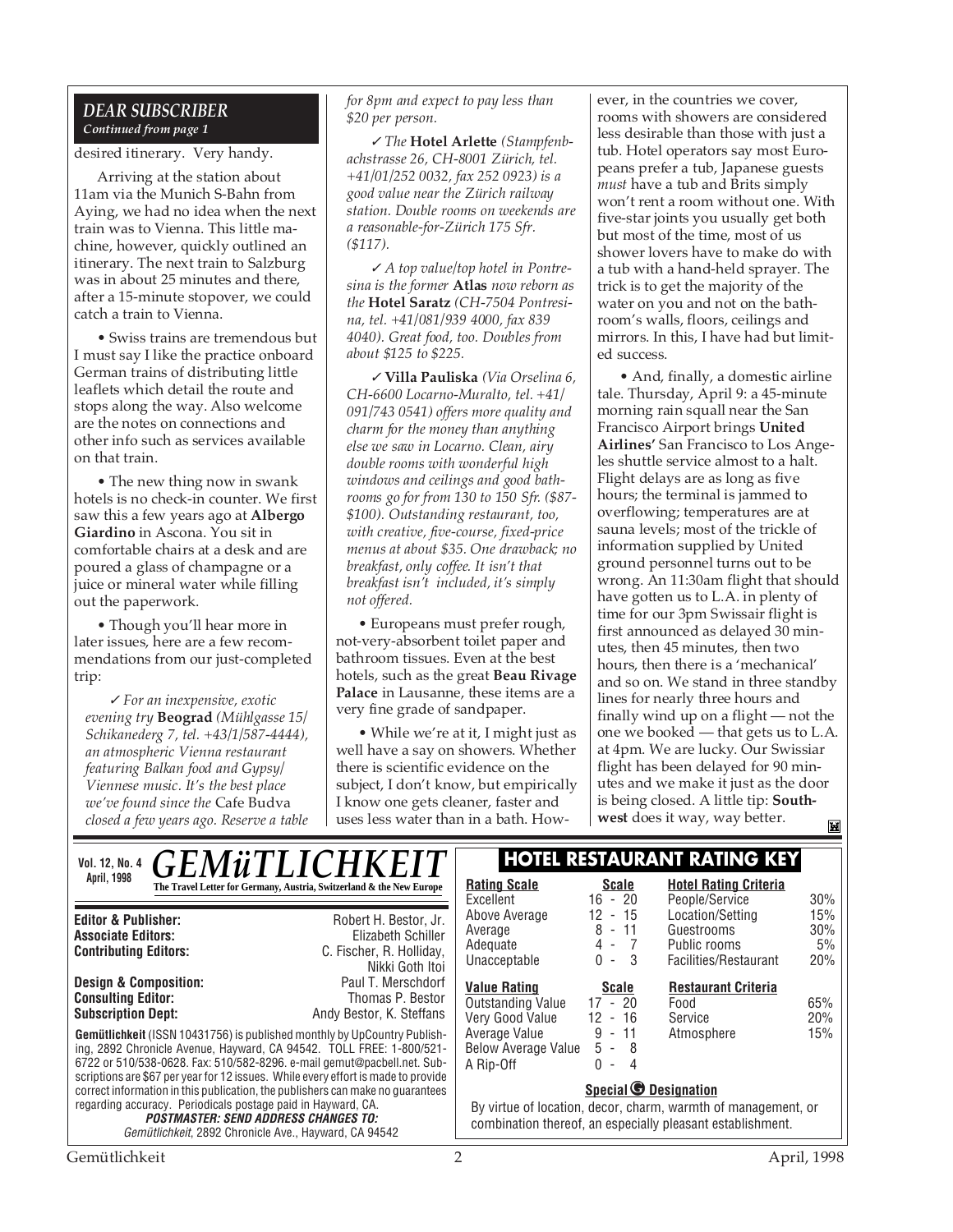### *STRASBOURG Continued from page 1*

Music. History. Culture. Gastronomy. You name it.

At this point, some may be wondering why a publication patently dedicated to the Teutonic rather than the Francophonic, should be focusing on a city that was, when last you looked, still firmly rooted on the French side of the Rhine. It's Stras*bourg* not Stras*burg*, sunshine!

True. But it would also be correct to observe that over the last several hundred years, Strasbourg has bounced bodily back and forth between two Courts. French in 1697. German in 1871. French again following WW1. German in 1940. And 'finallement', French in 1944.

With such a political pedigree, it's hardly surprising that it has ended up with a bit of a split personality. A bilingual flavor. A duet of sauerkraut and *pâté de foie gras*, perhaps.

Generally we tend to eschew these 'neither-here-nor-there' border towns, preferring our destinations black and white, not culturally, politically or linguistically blurred. But Strasbourg is one glorious exception that works. And its duality, bicultural atmosphere or whatever, ends up as one of its most endearing features.

Another plus is that Strasbourg, along with the region of Alsace-Lorraine of which it is the principal city, is still very much out of the tourism mainstream, and is promoted, even by the French travel authorities themselves, as their country's "best kept secret".

A quick look at the map (mit magnifying glass, please) might explain why.

 For Alsace-Lorraine, as you will see, is tiny. A narrow, all but forgotten, *Ribchen* of land squashed between the mighty Vosges Mountains and the Rhine — just 125 miles north to south and 30 miles across — and bordering not only France and Germany, but Switzerland and Luxembourg as well.

# **Strasbourg Info**

**Population:** 252,338

**Distance from major cities**:

| 137 km (86 miles)  |
|--------------------|
| 218 km (136 miles) |
| 148 km (93 miles)  |
| 490 km (306 miles) |
|                    |

**Direct rail connections:** Trains regularly travel between Strasbourg and Basel/ Stuttgart/Paris.

**Currency:** At press time \$1 = about 6 French Francs (FF)

**Strasbourg Tourist Office:** 17 de la place de Cathredale. tel. +33/88/52 28 28, fax 52 28 29

**French Government Tourist Office in the U.S.** New York: 444 Madison Ave. , NYC 10022, email-pubinfo@fgtousa.org. Chicago: 676 N. Michigan Ave. Chicago, IL 60611 email-chicago@fgtousa.org. Los Angeles: 9454 Wilshire Blvd., Beverly Hills CA 90212-2420

**France On Call**: Tourist information at 900-990-0040 (50¢ per minute) Web sitehttp://www.francetourism.com.

#### **Available in English for a nominal charge:**

*Strolling in Strasbourg-From The Middle Ages to 1900, The Architecture of The City in Five Itineraries* — self guided walking tours.

#### **Food Markets:**

Saturday — Place du Vieux Marché aux Poissons

Wed./Fri. — Place Broglie and Quai Turckheim

This centrality, however, along with a traditional role as international trading post, (Strasbourg's original Roman name Strateburgum, means "the town where roads and trading routes meet"), may go a long way in explaining why this city, along with Brussels and Luxembourg, was chosen in the late forties as host to both the Council of Europe and to the European Parliament.

It turned out to be a most fortuitous choice for the Strasbourgeois. Because now, during the one week in four when Parliament is in session, thousands of deep-pocketed, expense account Eurocrats (plus armies of retainers), descend on Strasbourg, swelling the city's coffers, financing Euro-palaces and positively impacting every aspect of Strasbourg's infrastructure, from its cultural amenities and transportation system, to its hotels and restaurants.

Cynics, and we would be among

them, might also dare to surmise that Strasbourg was chosen for this plumb Euro-host position not just for its strategic location or easy access but also because there are few places in Europe, let alone the world, where one can eat so well and in such splendid surroundings.

It's often been said that in France you eat well. In Germany you eat a lot. And in Strasbourg you eat both well and a lot.

All totally true and frequently reported on by gourmet and gourmand alike. We too will report on this, but a bit later. Because in our view, Strasbourg is more than simply the sum of its exquisite food and drink, comfy hotels or smooth transportation matrix.

It's a feast of another kind. A perfect blend of sophisticated Eurocity and small provincial town: simple to understand and to get around; an easy-on-the-eye-and-ear combination of the old and the new. Narrow cobbled lanes and halftimbered houses with river views and awesome monuments are interspersed with spacious squares and shopping boulevards. Medieval alongside Marks and Spencer. The grand and the *gemütlich*. All circumscribed by a leisurely swan-filled Rhine tributary, the river Ill. And dominated by one of France's most majestic masterpieces — the 13th century Cathedral of Notre Dame.

With one of the tallest spires in all of Christendom — 460 feet from toe to tip — and built by the very craftsmen who worked on Notre Dame in Paris and Chartres, this "pinky red angel hovers over the city" (poet, Paul Claudel), and is visible from practically anywhere.

 There's a simply spectacular rose window, masterminded by cathedral builder, Erwin of Steinbach, and an astronomical clock that's been ticking on since 1465 with angels that tip over an hour glass, a cock that crows thrice and 12 Apostles who parade before Christ. See it all happen at 12:30pm daily.

Also not to be missed is a pulpit carved in 1485 by aptly named Hans

*Continued on page 4…*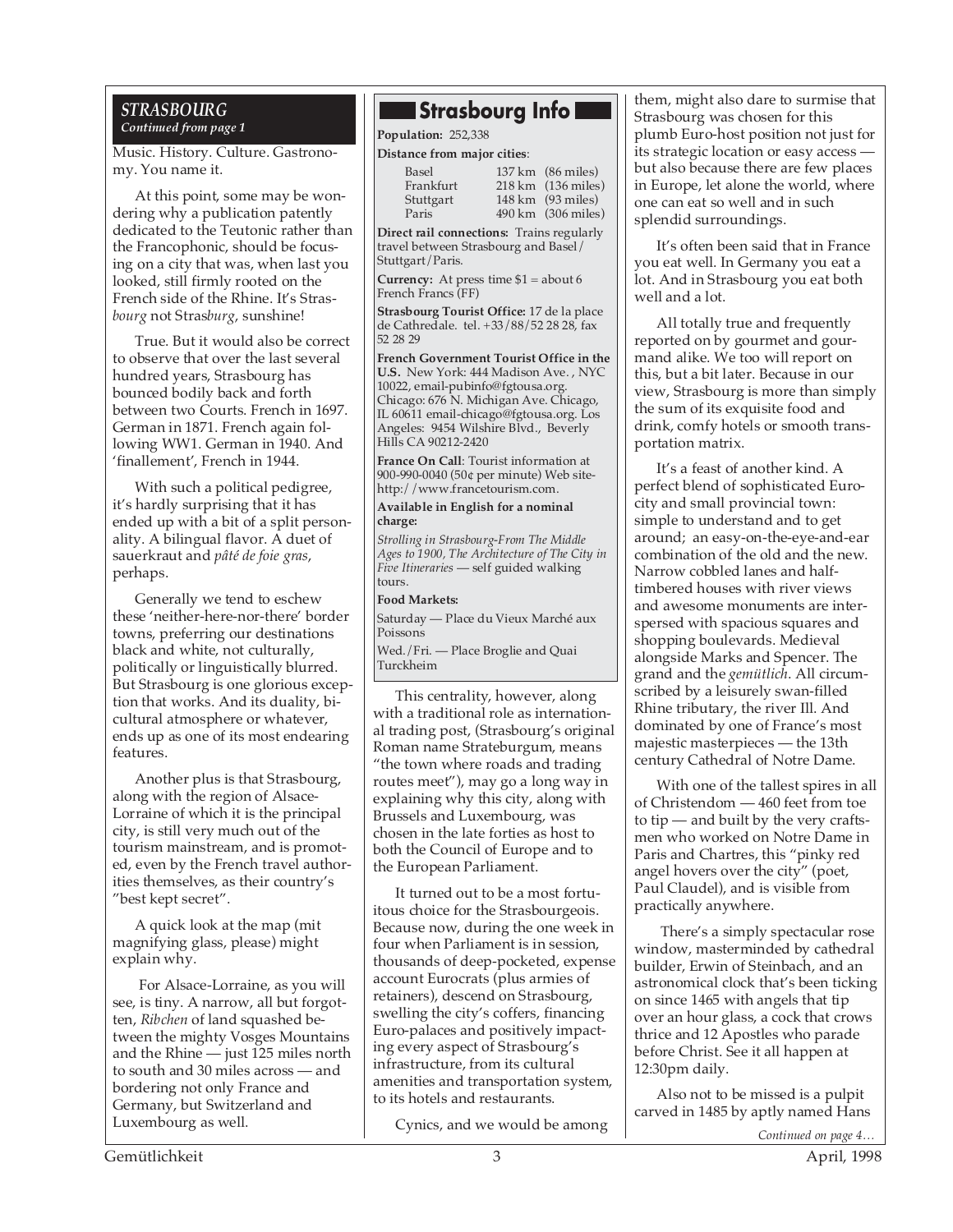# *STRASBOURG Continued from page 3*

Hammer who manages to transform stone into a teasingly intricate pattern of lace and light.

For those physically active, deeplunged types, there's a grand climb up the 330 steps to the top of the tower — something Goethe did every day of his student life to try to overcome his acrophobia.

The view from up there, according to Victor Hugo who obviously had enough breath left to write about it, is simply stunning.

 "Strasbourg lays at your feet, the old city of dentiled triangular roof tops and gable windows, interrupted by towers and churches... I would go from one turret to another, admiring one by one, the view of France, Switzerland and Germany via one ray of sunshine."

Back on the ground, the view's not bad either and the livin' is easy.

From the central cathedral square, looking just as it did in the 14th century — give or take the odd souvenir shop — it's just a short walk down narrow pedestrian streets to all the major sights: to a confusion of canals, locks, covered bridges, artisans stores and outdoor cafes that make up the delightful La Petite France—the original leather tanning district; to the River Ill itself, for a meandering boat ride around the city; or to any number of pretty squares and shopping boulevards graced by colored-awninged restaurants and cafes and named after the city's favorite sons, such as Gutenburg who perfected the printing press here, or that home-grown Napoleonic hero, General Kleber.

With a student population of over 33,000, and the regular arrival of all those parliamentarians, Strasbourg has, of necessity, quite a cultural and social agenda, including its own Philharmonic Orchestra that performs October through June. There's an International music festival in June, jazz in July, as well as regular theater and opera productions.

City nightlife, we are told, picks

up from September to May when the university is in session with lots of the Kronenbourg swilling going on in pubs and cafes around the cathedral.

For the more cerebral, the Museum of Beaux Arts has a grand collection of the masters from Boticelli and Rubens to El Greco and Goya. Modernism is nicely represented in the Museum d'Art Moderne where Gauguin, Picasso, Chagall, Klee and Rodin all live happily together.

But man cannot live by paint alone. A full 19 markets come to various corners of Strasbourg each week to service the gastronomic needs of the locals as well as the the hundreds of restaurants and *Winstubs* (wine taverns) that power this city.

 Much of the food and drink that appears at these markets — they run generally between 7 am and 1pm comes from surrounding fields and vineyards.

To the north are vast fields of asparagus and onions. To the south it's strictly *pays de chou*, cabbage country. While due west is the start of the famous Wine Road that meanders gently for 75 miles down the length of Alsace producing such world renowned wines as Riesling, Gewurztraminer and Tokay.

 But whether you're stopping in Strasbourg — and you should — or are planning to visit the rest of Alsace, be sure to equip yourself with the most comprehensive book on the subject. *Alsace, The Complete Guide* by Vivienne Menkes-Ivry (Simon & Schuster), available at bookstores, is by far the best way to discover for yourself France's "best-kept secret."

# **Hotels**

The range of accommodations in Strasbourg is vast and varied as befits a city that prides itself on hospitality. But after visiting several popular hotels in the central city, we discovered an interesting anomaly. It appeared that many of them , though located in ancient edifices, were decorated and furnished in an aggressively modern manner. Hoteliers fortunate enough to be located in

historic properties usually take full advantage of the situation and follow the theme right down to the tea towels. Not the Strasbourgeois.

Perhaps in this very forward looking Euro-city, it's more challenging to find creative ways to blend old and new rather than remaining obsessed-and-repressed by the past. It's also possible that sleek, modern pieces fit more easily into the odd nooks and crannies that plague old buildings.

# Hotel Baumann

A perfect example of this approach is the Hotel Baumann located in Maison Kammerzell. One of the most photographed buildings in France, the half-timbered Kammerzell not only sits sublimely in the shadow of Cathédrale Notre-Dame but has a wood exterior positively dripping with rich and detailed carvings. The original building appeared in 1467 but it wasn't until 1589 that the prosperous cheesemaker, Martin Braun, came on the scene and added the three overhanging stories that now distinguish the building.

The ground floor houses the hotel lobby and one of Strasbourg's best known restaurants. Not surprisingly, the atmosphere is very much in keeping with the exterior, complete with vaulted ceilings, bottle glass window panes, elegant drawings and big bouquets of fresh flowers. Upstairs, however, is another matter. The nine guest rooms have all the modern amenities, including minibars and double sinks, but the decidedly high-tech beds and dressers and chairs are artfully arranged amongst the ancient beams and struts. An interesting effect to say the least.

The Baumann is a fine hotel with a professional staff, great food, and a location that simply cannot be surpassed. The one downside, perhaps, is that with only nine rooms it may be difficult to make a reservation.

**Daily Rates:** Singles 420-630FF (\$72- 101), doubles 580-630 (\$93-101). Petit déjeuner (breakfast) 55FF (\$8.87) **Contact:** Hotel Baumann at Maison Kammerzell, 16 place de la Cathédrale, Strasbourg, tel. 03 88 32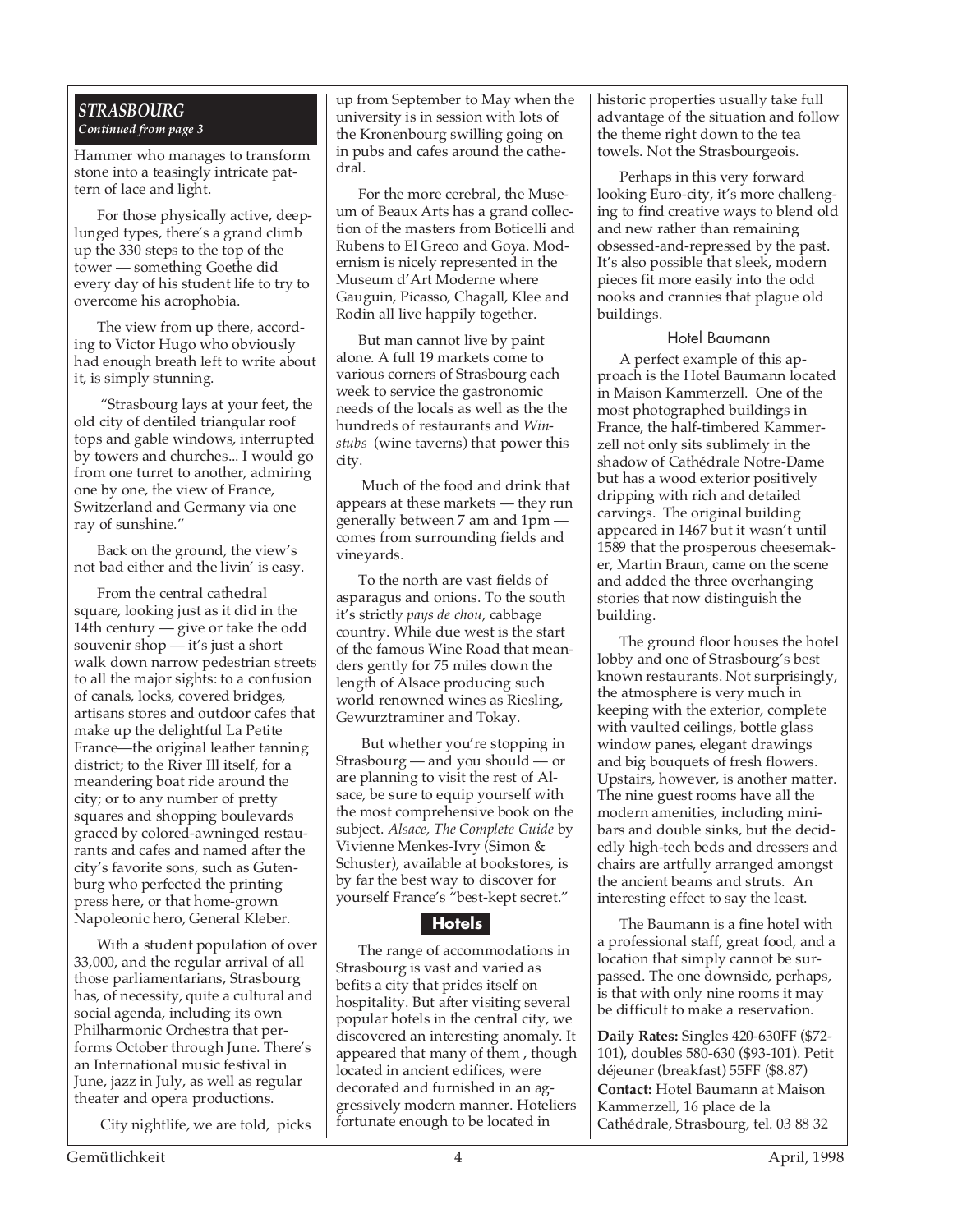42 14, fax 03 88 23 03 92. 9 rooms. Lift. Proprietor: Guy-Pierre Baumann **Rating:** QUALITY 16/20, VALUE 18/20

#### Romantik Hotel Beaucour

Part of the same hospitality group as Baumann/Kammerzell and awarded the special red "pleasant hotel" designation from Michelin. In

a prime location just across the river from the Cathedral, Beaucour is fashioned from five 18th-century houses. Halftimber construction, red-tiled roofs and geranium-filled window boxes provide a cheerful Alsatian ambience. A stone archway leads to a plant-filled courtyard and the lobby entrance at the far end.

Each of the 49 rooms is individually decorated in one of two distinct styles: design-rooms with modern furniture, bright color combinations and subtle country touches; Alsatian-rooms are more traditional with wood beams, regional tiles and fabrics but still with a 90s edge. All are very attractive with high quality reproduction artwork and prints. Every room is airconditioned and equipped with a Jacuzzi in addition to the usual TV, minibar, etc. A beautiful hotel with a friendly staff but in our view a bit too pretentious.

72 00, fax 88 76 72 60. 49 rooms all with bath/shower/WC. Elevator. Two rooms are handicapped accessible. Proprietor: Guy-Pierre Baumann

**Rating:** QUALITY 16/20, VALUE 14/20

Hotel Dragon Our place of refuge for three

# **Notes on Things Alsatian**

*L***anguage:** Strasbourg is in France so it stands to reason the people who live there and in the Alsace-Lorraine region all speak French. Right? Wrong. As a city just one bridge away from the border, German is almost as common as French.

The linguistic issue is somewhat further confused by the addition of a series of local dialects that come under the generic heading of "Alsacien". With a resurgence of regional pride, these Germanic-sounding dialects are no longer out of fashion. In fact, they've recently assumed such cultural importance that new plays and songs are being written in the dialects.

We are not suggesting you rush out and learn Alsacien...but the locals might appreciate your recognizing that their distinctive dialect is not German.

*W***orld Cup Warning**: Come June, France will be up to its muddy ankles in World Cup soccer...arguably the world's most important sporting event. And as it only comes round every four years, the fans are already reaching a fever pitch of partiality and fanaticism.

The French themselves will be cheering loudly and lustily for their own national team, nicknamed "les Bleues".

 As the games are being held at venues all over France, we recommend you check in advance to make sure your visit does not coincide with one of these international matches.

Alternatively, you could visit Alsace-Lorraine. No World Cup games are being played there, and the tourist authorities are currently touring France in a bus touting the region as a "soccer free zone" under the banner "Go— Cordon-Bleues"!

**Storks:** You'll find masses of stork memorabilia in Strasbourg stores...but no sign of the actual birds themselves.

Sad to say, these elegant and gregarious birds—with their legendary (but mythical) reputation in human obstetrics—are having a hard time surviving in the very region that incorporates them in so many legends and folk stories.

Hunting and natural predators in their African migration homes, plus the draining of Rhine marshes, have taken an enormous toll on Europe's stork population and they are now close to extinction.

A major "save the stork" campaign was launched just in time, and through a program that includes artificial incubation, hand rearing and wing clipping, the reduction has been temporarily halted. Only 50 pairs are known to exist in the region.

Storks build their messy nests atop roofs, steeples and obelisks and are also helped by the local population who attach metal cartwheel structures to tall buildings for their housing convenience.

Winters in Africa. Summers in Strasbourg. Next time round, we're coming as storks.

**Daily Rates:** Singles with shower 380-550FF (\$61-88), singles with bath 680FF (\$109), doubles with bath 780 (\$125), suite 950FF (\$153). Petit déjeuner (breakfast) 65FF (\$10.48). **Contact:** Hotel Beaucour, 5 rue des Bouchers, Strasbourg, tel. +33 88 76

nights in Strasbourg is well located just south of the River Ill and equidistant between the Petit France and the cathedral. The Dragon is a total opposite of the other hotels, takes modernism to a new extreme...and is nothing if not funky! Originally a number of private apartments annexed to the 17th-century home of the Dragon family, the hotel today consists of two parts separated by the lobby. Our room was on the smaller side and reached by a slightly tricky winding staircase. Rooms on the other side do have elevator service, though.

> Number 16 is a good-sized corner room looking over a quiet street — itf you stretch the cathedral spires can be viewed in the distance. The color scheme, if that's an appropriate term, is white accented by various shades of gray and creates an atmosphere that's serene and restful, if not exactly cheerful. The decor, including the artwork, is actively modern but extremely functional. The full bathroom-gray and white, of course-is upto-date and best of all, is supplied with very large, very thick white bath towels. Further examination showed our room to be similar in style and decor to the other thirty.

The continental breakfast, which is not included in the room cost, features orange juice, a basket of top quality bread, butter, jam and little packets of cheese or meat spread. It's fairly typical in France for breakfast to be an extra charge but in reality one does pay for breakfast even

when it's included in the room cost. This way at least you have a choice as to whether you want it or not.

If the guest rooms at the Dragon are fairly unremarkable, the rest of the place more than makes up for it. While studying the prints and vari-

*Continued on page 6…*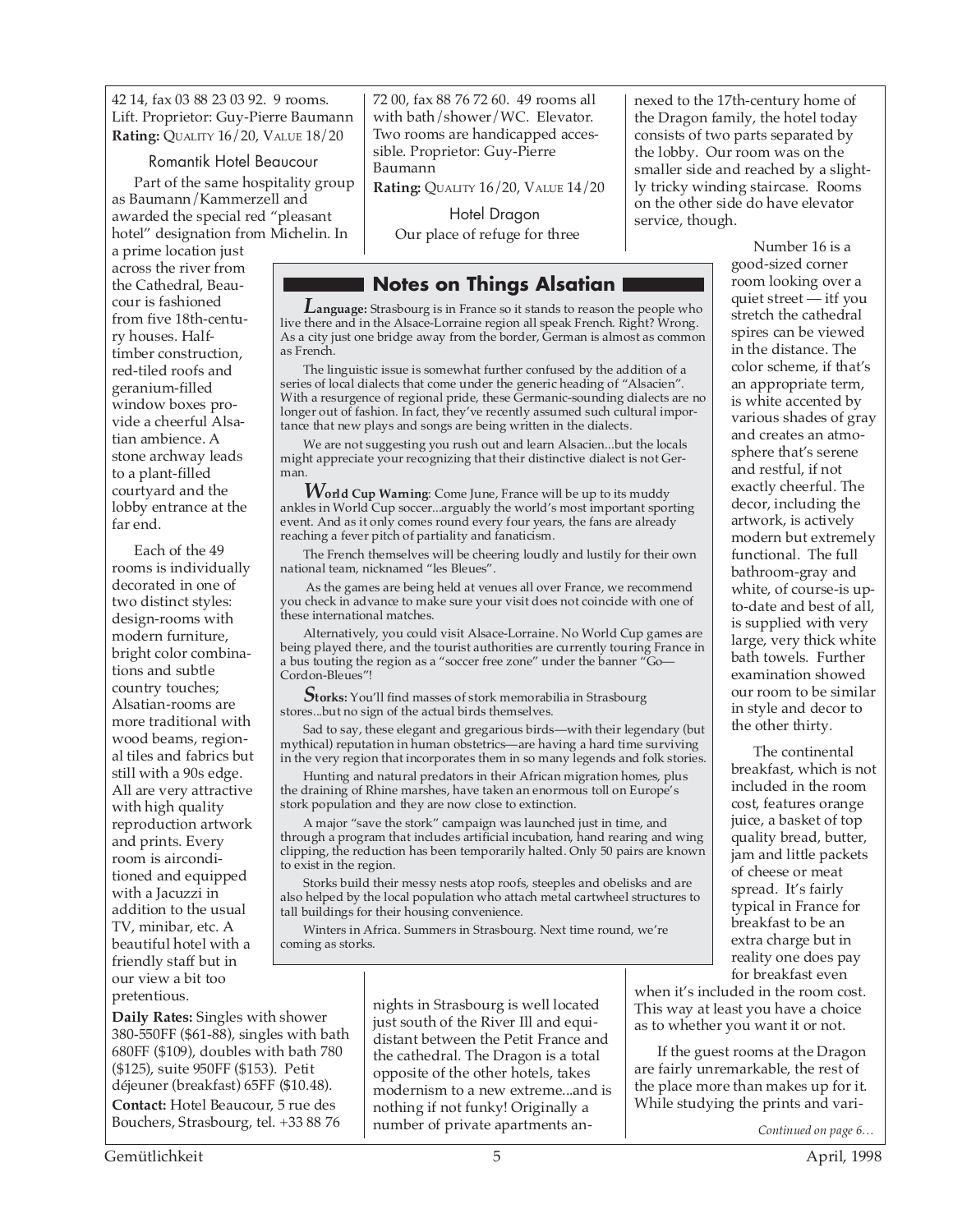# *STRASBOURG Continued from page 5*

ous pieces of sculpture as well as the unusual lighting fixtures and lamps in the public rooms and lobby, we slowly began to perceive a theme. Chairs! Paintings of chairs, photographs of chairs, sculpted chairs, big chairs, little chairs, real chairs and toys chairs, all clever and innovative and endlessly fascinating. And all brought together by Pierre Iannarelli, the Dragon's engaging proprietor.

Never have we been so well attended by a hotel owner. Not a hint of gush or schmooze but a genuine interest in our well-being led to a series of unbeatable restaurant recommendations. Every evening he sent us in a different direction and each morning at breakfast he'd grill us about what we'd had to eat the night before. We learned to come prepared! On our last night Pierre opened a lovely bottle of Pinot Noir and we sat together in the tiny garden in front of the hotel, sipping and talking. Pierre, perhaps best described as a sprite in pointed hat and rumpled (gray) sweater, is a former public works engineer from Paris who opened the Dragon in 1987. But don't wait too long to visit him. His retirement dream is to run a small hotel in the south of France.

**Daily Rates:** Singles 430-615 FF (\$69- 99), doubles 485-655FF (\$78-105), apartment for 3 people 795-895 (\$128-144). Petit déjeuner (continental breakfast) 58FF (\$9.35).

**Contact:** Hotel du Dragon, 2 rue de L'Ecarlate at 12 rue du Dragon, Strasbourg, tel. 03 88 35 79 80, fax 03 88 25 78 95. 32 rooms. Lift on one side. Proprietor: Pierre Iannarelli **Rating:** QUALITY 13/20, VALUE 15/20

#### Hotel de l'Europe

Those not intrigued by contemporary decor would do well to stay at Hotel de l'Europe located in the heart of the picturesque Petit France section of the city. First impressions are always important and the dramatic 1/50 scale model of the Cathedral certainly sets the tone here as does the restaurant bar beyond. A massive 15th-century carved wood

staircase leads to the first floor guest rooms which have just been remodeled. Number 124 is a chambre deluxe with a Jacuzzi and exposed beams separating the sitting and sleeping areas. Number 116 is a large, two-room suite with a double Jacuzzi and heated towel bars.

The second floor rooms, although not as recently remodeled, are equally as charming. Number 241 is a corner room utilizing original beams and bricks. Two big windows overlook the street and pretty fabrics complete the pleasing mood.

An elaborate breakfast buffet is included in the price of the rooms. This is a hotel that exemplifies the best of Strasbourg hospitality.

**Daily Rates:** Singles with shower 416-441FF (\$67-71), singles with bath 556 (\$90), doubles with shower 462- 522FF (\$75-84), doubles with bath 582-652FF (\$94-105), suites 982FF (\$158). Breakfast included. **Contact:** Hotel de L'Europe, 34-80 rue du Fosse des Tanneurs, Strasbourg, tel 03 88 32 17 88, fax 03 88 75 65 45. 60 rooms. Lift. Some A/ C. Proprietor: P. Diebold **Rating:** QUALITY 17/20, VALUE 17/20

# **Eating in Strasbourg**

As previously noted, we ate well in Strasbourg. Right from the beginning. On the first day while on a walking tour of the city, we headed for the cathedral and behind it came upon Place du Marché Gayot, a tiny square lined with so many little outdoor cafés that it was hard to tell where one stopped and another began.

Under the giant umbrella of one we enjoyed a *salade nicoise* and grilled *chèvre* (goat cheese) with walnuts, each for 52FF (\$8.38).

Entertainment was even provided. As we finished eating, rain began to come down in buckets drenching anyone not directly under cover. Hardly putting down a fork or wine glass, the assembled adroitly raised their own umbrellas and amidst a good deal of laughter and high spirits continued their meals. These are either extremely good natured

people or it rains so often they're used to it.

From this point on, however, we were in the good hands of Pierre, proprietor of the Hotel Dragon. And, while bad meals are rare everywhere in France, and especially in Strasbourg, we were glad to avail ourselves of his obvious expertise and passion for all things edible.

## La Petite Ecurie

The first night it was La Petite Ecurie, charming with an unstudied bistro atmosphere, clearly a neighborhood favorite. Red and white checked curtains, simple white tablecloths and flowers on each table with seating for perhaps 50 set the tone for a relaxing evening. Though by 9pm the place was full, it would be a mistake to come too early. Part of the fun is watching the action and listening into conversations. We sat beside two German secretaries over the border for the freer Gallic atmosphere and the creative cuisine.

The meal started with xxxx crudité (grated carrots and turnips, sliced cucumber and tomatoes on lettuce and a boiled egg) served on a large dinner plate and accompanied by bread for 45FF (\$7.25)-easily enough to be a complete vegetarian meal. *Salade miste* (mixed salad) with *cervelat* (spicy sausage) and gruyére cheese was also ample at 50FF (\$8.06).

Main courses-which are called entrées in France, the source of some confusion- include *gigot d'agneau* (leg of lamb) with green beans and fivestar fried xxxx potatoes cost 78FF (\$12.58) and *magret de canard* (breast of duck) 85FF (\$13.70).

A list of six wine specials were available by the glass or bottle which ranged in price from 72-95FF (\$11.61- \$15.32). We chose a liter of Tourraine at 95FF (\$16).

La Petite Ecurie, 8 rue de l'Ecurie, Strasbourg, tel. 88 23 06 22 **Rating:** QUALITY 15/20, VALUE 16/20

Au Pont Corbeau Another night we tried Au Pont Corbeau, a cozy restaurant/*Winstub* with a distinctly German flavor. Lots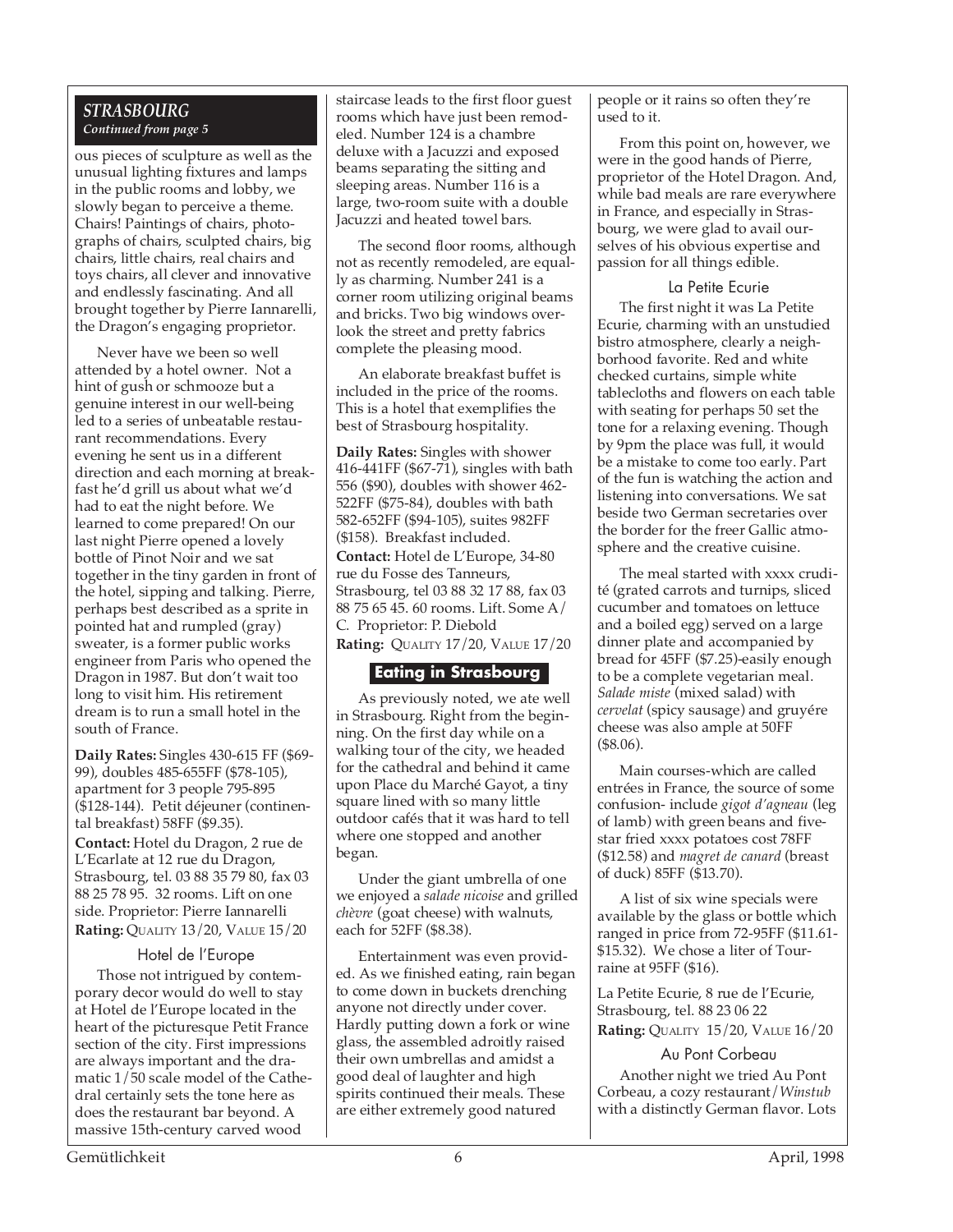of warm wood on both walls and ceilings, wooden chairs with heart cutouts and the like. The menu and wine card list a number of specials which change daily.

First courses include *salade de haricots verts aux lardons* (pencil thin green beans with light vinegarette and thick, smoky bacon) for 42FF (\$6.77) and *tarte a l'oignon*, a local speciality reminiscent of quiche for 35FF (\$5.65). Among the entrées on the menu that day were *confit de porc choucroute* (sliced pork and sauerkraut) delicately simmered with juniper berries, a mini-version of another local favorite at 78FF (\$12.58) and for 85FF (\$14) filet mignon with mustard sauce, served rare as ordered with excellent *pommes frites*. Alsatian wines featured were Riesling and Pinot Blanc at 95- 150FF (\$15.32-\$24.20).

Au Pont Corbeau, 21 Quai Saint Nicolas, Strasbourg, tel. 03 88 35 60 68

**Rating:** QUALITY 14/20, VALUE 15/20

Restaurant Zum Sternstebele

The final evening took us to the Rue de Tonneliers, a wonderful pedestrian street lined with restaurants featuring everything from crepes to Indian cuisine. Our destination restaurant, the Zum Sternstebele, is of Alsatian/German persuasion. We sat outside enjoying the lovely weather and listening to an enthusiastic oom-pah band that set up shop in a pocket park across the way.

The meal began with *jambon de parme crudités* (country ham and mixed fresh vegetables) 49FF(\$7.90) and *pâté en croûte crudités* (paté in pastry with fresh vegtables on the side, a revered local delicacy) 65FF (\$10.48). We continued with an outstanding *l'escalope de saumon au citron et poivre vert* (salmon filet with lemon and green peppercorns) for 68FF(\$10.96) and *le filet de cabillaud meuniére* (sautéed cod topped with lemon and parsley) for 69FF (\$11.12). All delicious and a fitting way to end our stay in Strasbourg.

Restaurant Zum Sternstebele, 17 Rue Tonneliers, Strasbourg, tel 88 21 01 01 **Rating: QUALITY 13/20, VALUE 13/20 <b>M** 

# **Food & Wine**

*H*ome to more Michelin-starred restaurants than any other region, tiny Alsace has a reputation for fine food far out of proportion to its size. Americans, however, seem to know little about it.

The region's history of invasion, occupation and dual nationality, has influenced its cuisine. From the combination of German raw materials and French culinary know-how emerges the best of both worlds.

#### **Popular Dishes**

• *Choucroute* — formally known as *choucroute garnie a l'alsacienne*. The classic presentation consists of sauerkraut simmered with onions and smoked bacon, piled high on a platter and surrounded by a substantial array of sausages and pork chops, ham hocks and blood pudding. Not a dish for the faint of heart — or vegetarians.

• *Foie Gras* — Goose liver. For centuries Strasbourg has rivaled Toulouse as the *foie gras* capital of France. Served in many formats, one of the most famous is *pâté de foie gras en croúte* (pate baked in a crust).

• *Flammeküche* or *tarte flambée*. Regional speciality often described as an Alsatian pizza. A round of thin dough topped with a mixture of cream, cheese, bacon and onions.

• *Coq au Riesling* — chicken cooked in Riesling wine with mushrooms and cream.

• *Bäckeoffe* — a traditional stew of various braised meats, onions and potatoes in white wine.

• Munster Cheese —strong flavor with a brick-red rind. Delicious with Gewürztraminer wine.

#### **Wine**

 $A$ lsace is blessed with four 'noble' grape varieties.

• Riesling-a rich and versatile white wine. Enjoyed as an aperitif or with meals.

• Gewürztraminer-complex, assertive and spicy. Excellent with pâté or Munster cheese.

• Tokay-robust and unrelated to the Hungarian version of the same name.

• Muscat-aromatic aperitif

#### **Fermes-Auberges**

*F*arm-inns are hostelries, exclusive to Alsace, that serve local dishes to hungry travelers in a family setting. A good chance to experience a taste of Alsace life along with typical rustic food. Inquire at local tourist offices for a list of those approved by the Association des Fermes-Auberges du Haut-Rhin. Members display a sign showing a set table topped with a steaming soup tureen. Be sure to book ahead to avoid disappointment.

# *BRAUEREIGASTHOF AYING Continued from page 1*

but must be arranged in advance.

The hotel's reception area is small and unimpressive. From it a door leads to the restaurant, a corridor wanders away in another direction and there is a stairwell to the first floor, no lift. We carried our own bags up.

Our room, #14, though pictured in the hotel's brochure, is showing some wear. The room is simply furnished. The bed has night tables and at one end of the room a solitary and not very comfortable couch folds out as an extra bed. There are no end or coffee tables. On a minibar sits a small TV set which receives only local channels. The room's few bits of unfinished wood furniture bear the dings and marks of several years of use.

The forest green carpet needs replacing and the couch and bed spread are a drab green and burgundy plaid. Two windows look out to the street fronting the hotel.

On the plus side of the ledger, there is a walk-in closet and in the tiled bathroom the toilet is separated from sink and tub/shower by a sliding door.

But we came mainly for the dinner (the hotel's kitchen gets the Michelin red "Menu" for "good food at moderate prices) and the fresh beer and there we can be more encouraging.

The cozy, low ceilinged dining room is very attractive and appears to have been recently redone. Naturally, it features plenty wood beams and light wood furnishings. There are wide, orangish floor tiles, blue tablecloths, candles and fresh flowers — daffodils and yellow tulips the night we were there — at each table, and a big, hooded fireplace near the entrance. The large tables are wellspaced and the low-voltage halogen light fixtures are recessed in the paneled ceiling.

*Continued on page 8…* First, of course, we ordered a *Helles,* the light brew that fuels Bavaria. Aying calls theirs *Jahrhundert*, in recognition of the brewery's

Gemütlichkeit 7 April, 1998